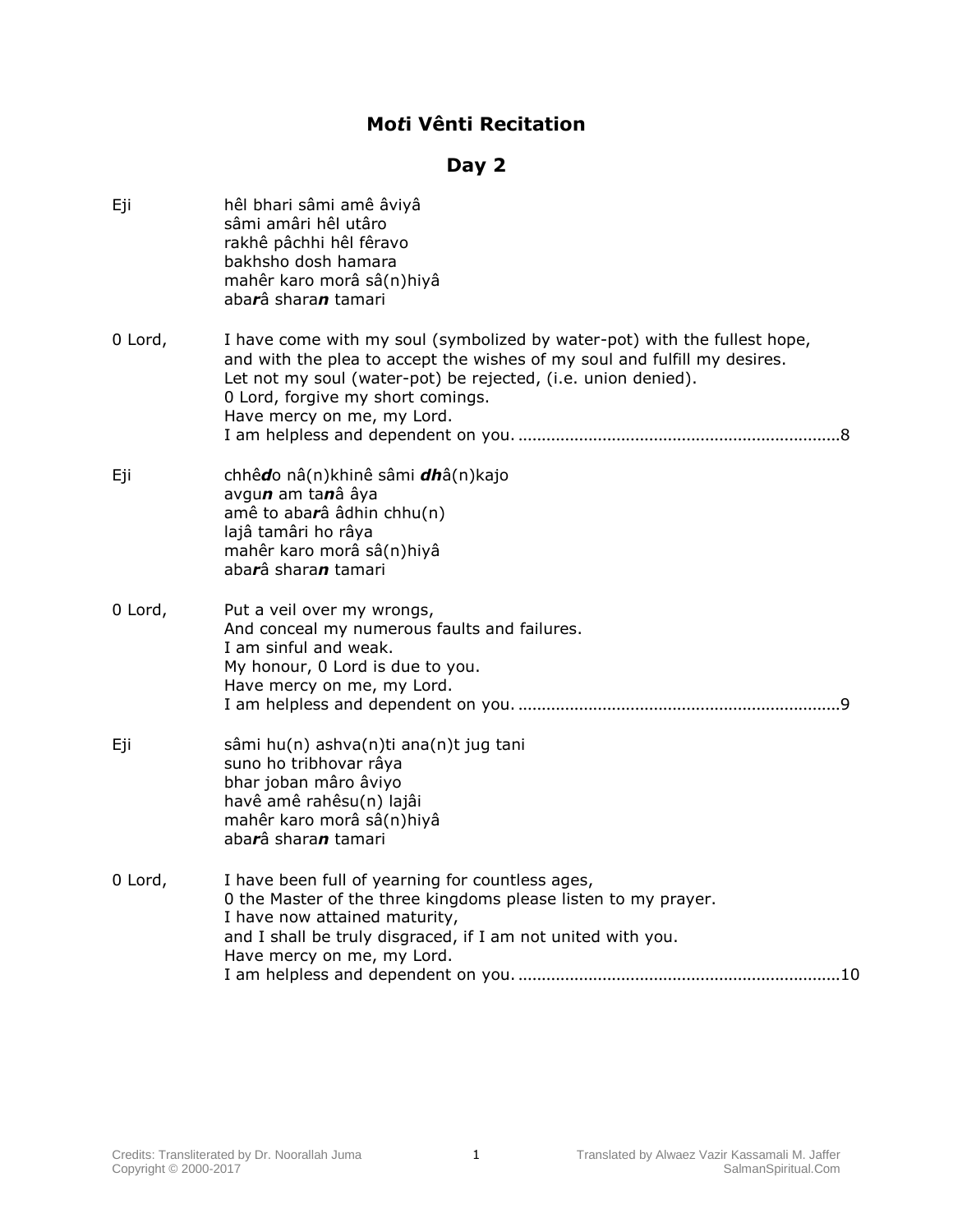| Eji     | char jugmâ(n) anant rupê hu(n) fari<br>nikâh toya na thâya<br>nikâh pado mârâ nâthji<br>mahêr karo jâdurâya<br>mahêr karo morâ sâ(n)hiyâ<br>abarâ sharan tamari                                                                                                                          |
|---------|------------------------------------------------------------------------------------------------------------------------------------------------------------------------------------------------------------------------------------------------------------------------------------------|
| 0 Lord, | I have roamed in innumerable forms over the four ages,<br>yet I have not been united with you.<br>Sanctify our union, my Lord,<br>look upon me with mercy.<br>Have mercy on me, my Lord.                                                                                                 |
| Eji     | sâmi amê ekli kêtalik rahu(n)<br>din duâgmâ(n)hê jâya<br>duâg târinê sâmi suhâg karo<br>lajâ râkho chaud bhamannâ râya<br>mahêr karo morâ sâ(n)hiyâ<br>abarâ sharan tamari                                                                                                               |
| 0 Lord, | How long shall I remain alone?<br>Everyday is passed in a state of being spiritually unwed (dohag).<br>I beseech you, my Master, make me your (spiritual) bride (sohag)<br>and banish my loneliness.<br>Protect my honour, 0 Master of fourteen universes.<br>Have mercy on me, my Lord. |
| Eji     | mât tât bêni ba(n)dhavâ<br>nathi râkhati koy<br>sharan tamârê âvi hu(n) rahi<br>lajâ tamâri ho râya<br>mahêr karo morâ sâ(n)hiyâ<br>aba <b>r</b> â shara <b>n</b> tamari                                                                                                                 |
| 0 Lord, | My parents, brothers and sisters<br>do not accept me in the home (i.e., I physically detached).<br>I have come to Thee for shelter, succor and protection.<br>Now my honour lies with you.<br>Have mercy on me, my Lord.                                                                 |